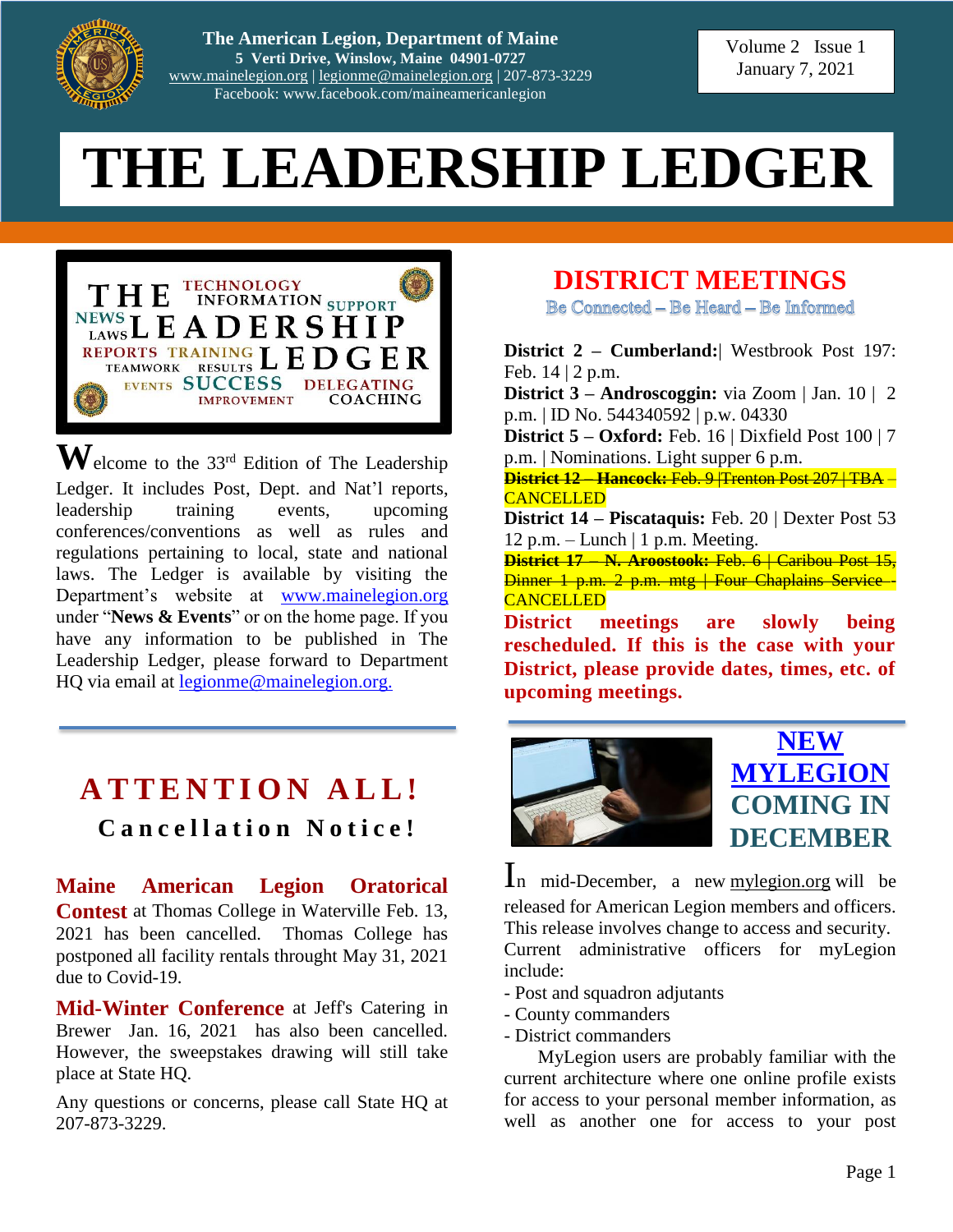membership and electronic roster, and being able to process membership, print lists/labels, etc.

The new myLegion will be driven by one account profile associated with the email address on the administrative officer's personal membership record. Once logged into the new myLegion, administrative officers will see options to update their personal membership record and work with online post membership tools. Those select officers will also be able to grant authority to others that need access to online rosters and reports.

An email address will be required on the administrative officer's membership record to access the new myLegion, and all existing accounts will need to be registered. The registration process will send a one-time password (OTP) code to your email address. The OTP code will be required to complete the registration process.

To make sure the most up-to-date email address is on file for your personal membership record, visit [mylegion.org](https://www.members.legion.org/CGI-BIN/lansaweb?webapp=MYLINTRO+webrtn=WR_INTRO+ml=LANSA:XHTML+part=tal+lang=ENG) and choose "Members Click Here." You can also call American Legion customer service at (833) 253-9995 to update your information, or email us at [mylegion@legion.org.](mailto:mylegion@legion.org)

For more details about the new myLegion site, visit [legion.org/training](https://www.legion.org/training) and click on the "Training Tuesdays" tab. Once on the Training Tuesdays page you will see "myLegion 2021" with video presentation/Q&A below. Watch the video session that provides instruction to post adjutants on how to set up log-in credentials and display a preview of the new officer's dashboard and membership tools.

Please continue to visit legion.org/training as more training videos will be uploaded for the new myLegion.

> *The American Legion Nov. 5, 2020*



## *WINTER IS NOT A SEASON, IT'S A CELEBRATION*



### **NOVEMBER 2020 ISSUE** Now Available in Digital and PDF format!

#### **[Check out the Digital Version by clicking here!](https://indd.adobe.com/view/d1b0b7e1-a7a7-4395-a152-a8504d8cb39a) [Check out the PDF Version](http://www.mainelegion.org/media/TML/TML_2020_November_Issue.pdf) by clicking here!**

The American Legion, Department of Maine currently The American Legion, Department of Maine currently<br>publishes 4 Legionnaire newspapers per year. All 4 issues will continue to be available online at www.mainelegion.org, but only 3 issues will be mailed out annually via USPS (DEC approval, April 11, 2020) contributing to a cost savings of approx.. \$7K-\$8K/year. Publications for the Feb, May, and Aug. issues will continue to be mailed out to our members and made available online.

The American Legion, Department of Maine welcomes any feedback you may have regarding this change. Please email them legionme@mainelegion.org. We would love to hear your thoughts.

# **LEGIONNAIRE INSURANCE TRUST BENEFITS**

*Click flyer below to view Legionnaire Benefits or visit [http://www.mainelegion.org/media/misc/LIT\\_All\\_Prod](http://www.mainelegion.org/media/misc/LIT_All_Products_Flyer_(003).pdf)*



**For more information, visit [www.theLit.com](http://www.thelit.com/) or call 1-800-235-6943.**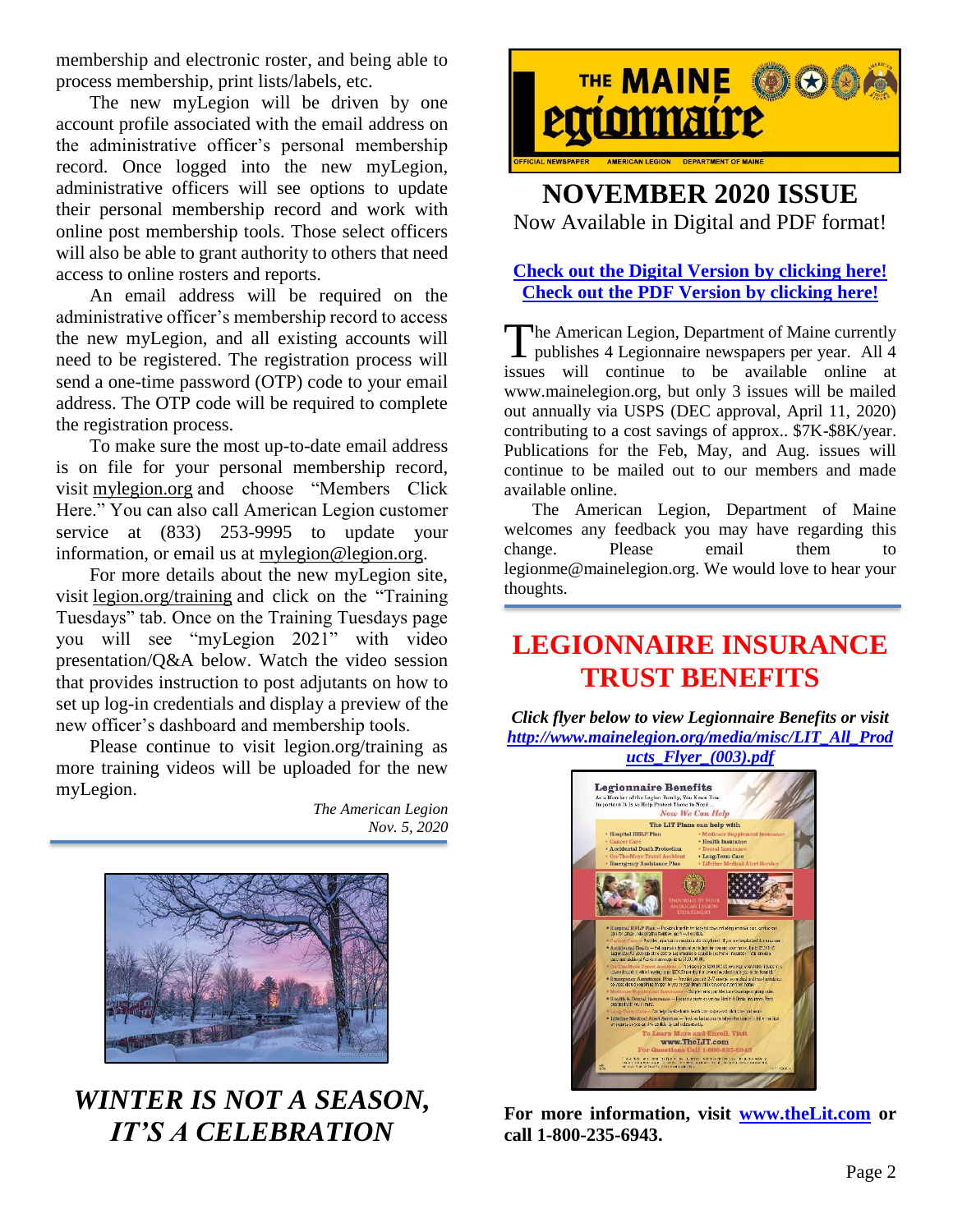### **MILITARY TRIVIA:**

 $\mathbf{Q} \cdot$  What was the very first official Flag, approved  $\cdot$  by the Continental Congress on June 14, 1777. by the Continental Congress on June 14, 1777, called?

*Submitted by Dwayne Hatfield, Mars Hill Post 118*



# **American Legion Baseball registration for 2021 opens Jan. 1**

egistration for the 2021 American Legion Baseball Registration for the 2021<br>Season will open Jan. 1.

Register online at baseball.legion.org.

The early deadline for registration is May 15. Teams registered after May 15 will be subject to a \$200 late fee through the final deadline of June 1. Please note that each American Legion department may set an earlier deadline for registration.

Registration fees for senior teams are \$50 for national registration, \$35 for administrative fees and either \$130 for season personal accident insurance or \$200 for yearround insurance coverage. General liability insurance costs are \$120.

Fees for junior teams are \$25 for national registration, \$35 for administrative fees and either \$110 for season personal accident insurance or \$160 for year-round insurance coverage. General liability insurance costs are \$82.

State fees, if applicable, will vary by state.

To learn more about your specific department's state fees and deadlines, [contact your department](https://www.legion.org/baseball/contacts)  [chairmen.](https://www.legion.org/baseball/contacts)

Insurance purchases will be available Feb. 15.

As part of the education and training requirements of Public Law 115-126, the Protecting Young Victims from Sexual Abuse and Safe Sport Authorization Act of 2017, all coaches, managers and volunteer staff members must complete the Abuse Awareness course either through Protect Youth Sports or USA Baseball. All coaches, managers and volunteer staff members must also have a completed and passed background check. Click [here](https://www.legion.org/publications/212564/risk-management-policies-baseball) to download the American Legion Baseball Risk Management Guidebook.

> *The American Legion Dec 14, 2020 <https://www.legion.org/baseball>*

## **AMERICAN LEGION FAMILY TAKE NOTICE!**

# Maine American Legion welcomes all of you to be part of the Official 2021 Annual Convention Yearbook

**howcase your Post, District, Unit, Squadron,**  Showcase your Post, District, Unit, Squadron, Sand Chapter by sponsoring ad space in the **2021 Annual Convention Yearbook. Individual donations are also welcomed and appreciated with all individual and business names listed in the "Business & Individual Donors" page of the yearbook.** 

To donate or sponsor ad space in the 2021 Convention Yearbook in support of Maine Veterans, please [click here](http://www.mainelegion.org/media/YEARBOOK/Maine_AL_Convention_Yearbook_Sponsorship_Req._Form11_FILLABLE.pdf) to download a copy of the Convention Yearbook Sponsorship Request Form and follow specifications & submission instructions. You may also visit [www.mainelegion.org](http://www.mainelegion.org/) and click on the image of Maine American Legion Convention Yearbook Request Form.

For questions or assistance in submitting your ad, please call Department HQ at 207-873-3229 Ext. 2.

**Click on the image below or visit [www.mainelegion.org](http://www.mainelegion.org/) and check out the Digital Version of the Maine American Legion 2020 Convention Yearbook!**

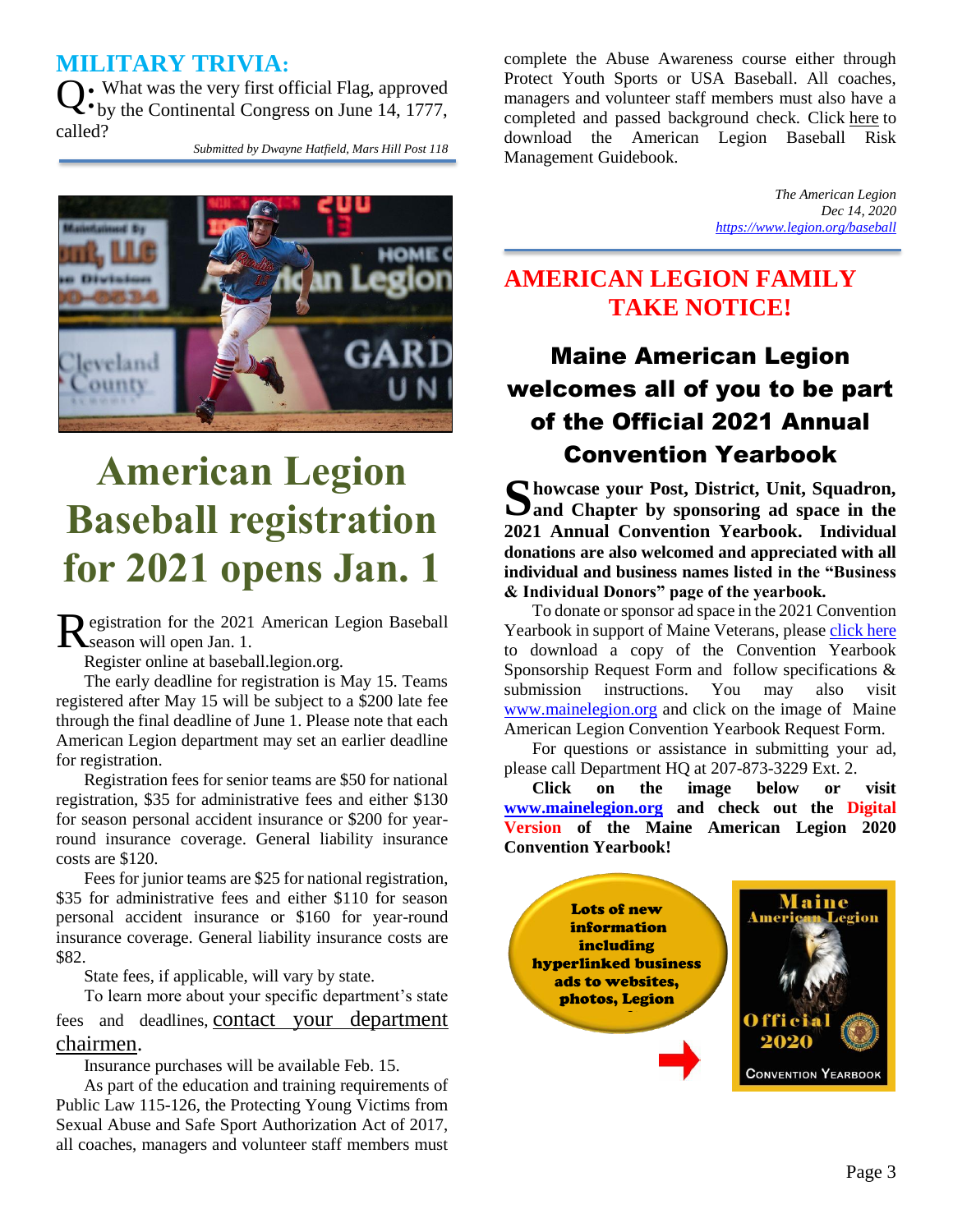## **MISSION BLUE POST ASSISTANCE PROGRAM**

t the 2020 Fall National Executive Committee At the 2020 Fall National Executive Committee<br>Meeting, Resolution #36, Subject: Mission Blue Post Assistance Program was approved. Posts impacted by a government's public health restrictions implemented in response to the COVID-19 pandemic may apply for a grant up to \$1,000. Posts must meet the following eligibility criteria:

• A post must have a current consolidated post report on file.

• A post must must have filed an IRS 990 within the prescribed due date.

• A post must have filed all other required forms and reports as prescribed by the departments.

• A post must have actively participated in one or more The American Legion(s) within the last 18 months.

• A post must have a financial need.

• A post must provide a certificate of insurance naming The American National Headquarters as an additional insured (copy of insurance declaration will be attached to application).

• A post must provide documentation indicating that the post is properly incorporated. The funds from this grant program shall be used exclusively for the following: Current and past due mortgage principal and interest or Current and past due real estate rents or Current and past due insurance premiums or Current and past due utilities.

The American Legion posts receiving this grant are required to submit a true and accurate report outlining how the funds were used, signed by the post finance officer, and certified by the post commander or post adjutant within six-months of receipt of the grant funds or no later than February 22, 2022. Whichever comes first.

To access instructions and application [Click Here](https://www.legion.org/documents/pdf/Mission_Blue_PAP_Application_1.pdf) or

#### visit

[https://www.legion.org/documents/pdf/Mission\\_Blue\\_PAP\\_Applicati](https://www.legion.org/documents/pdf/Mission_Blue_PAP_Application_1.pdf) [on\\_1.pdf](https://www.legion.org/documents/pdf/Mission_Blue_PAP_Application_1.pdf)

## **VETERAN'S EMERGENCY FINANCIAL ASSISTANCE PROGRAM (VEFAP)**

o you know of a veteran in your community in **D**<sup>o</sup> you know of a veteran in your community in need of assistance? Someone who during these challenging times just needs a little help to keep them going? Maybe a veteran that is homeless? Or worst of all, a homeless veteran with children? If so, we want to remind you that The American Legion, Department of Maine can assist you to help these veterans during their difficult and troubling times.

You can call us at 207-873-3229 Ext. 3 or visit our website: http://www.mainelegion.org/pages/resources/varesources.php

We will contact you as soon as possible and we hope to enable you to help veterans in need.

#### **[MEMBERSHIP IMPACT REPORTS](https://www.legion.org/membership/impact)**



he American Legion's success depends entirely on The American Legion's success depends entirely on active membership, participation and volunteerism. The following monthly reports located on <https://www.legion.org/membership/impact> provide a summary of membership, participation and volunteerism making an impact in the lives of veterans, families and communities.

American Legion Posts can share the many ways Legionnaires are making a difference in their communities by **[submitting consolidated post reports](http://www.mylegion.org/)  [online](http://www.mylegion.org/)**. To visit the impact American Legion posts made throughout the year, visit <https://www.legion.org/bythenumbers>

[https://www.legion.org/membership/impact.](https://www.legion.org/membership/impact)



#### **COMPUTER 101**

**C**omputer 101 is a resource aiming to help those who wish to learn basic skills with the

powerful technology of today's world. Increased proficiency with computers and the Internet has positive outcome across all fronts, both personally and professionally.

## **Computer Basics**

The basic parts of a desktop computer are The basic parts of a desktop computer are<br>the computer case, monitor, keyboard, mouse, and power cord. Each part plays an important role whenever you use a computer.

To learn about the basic parts of a desktop computer,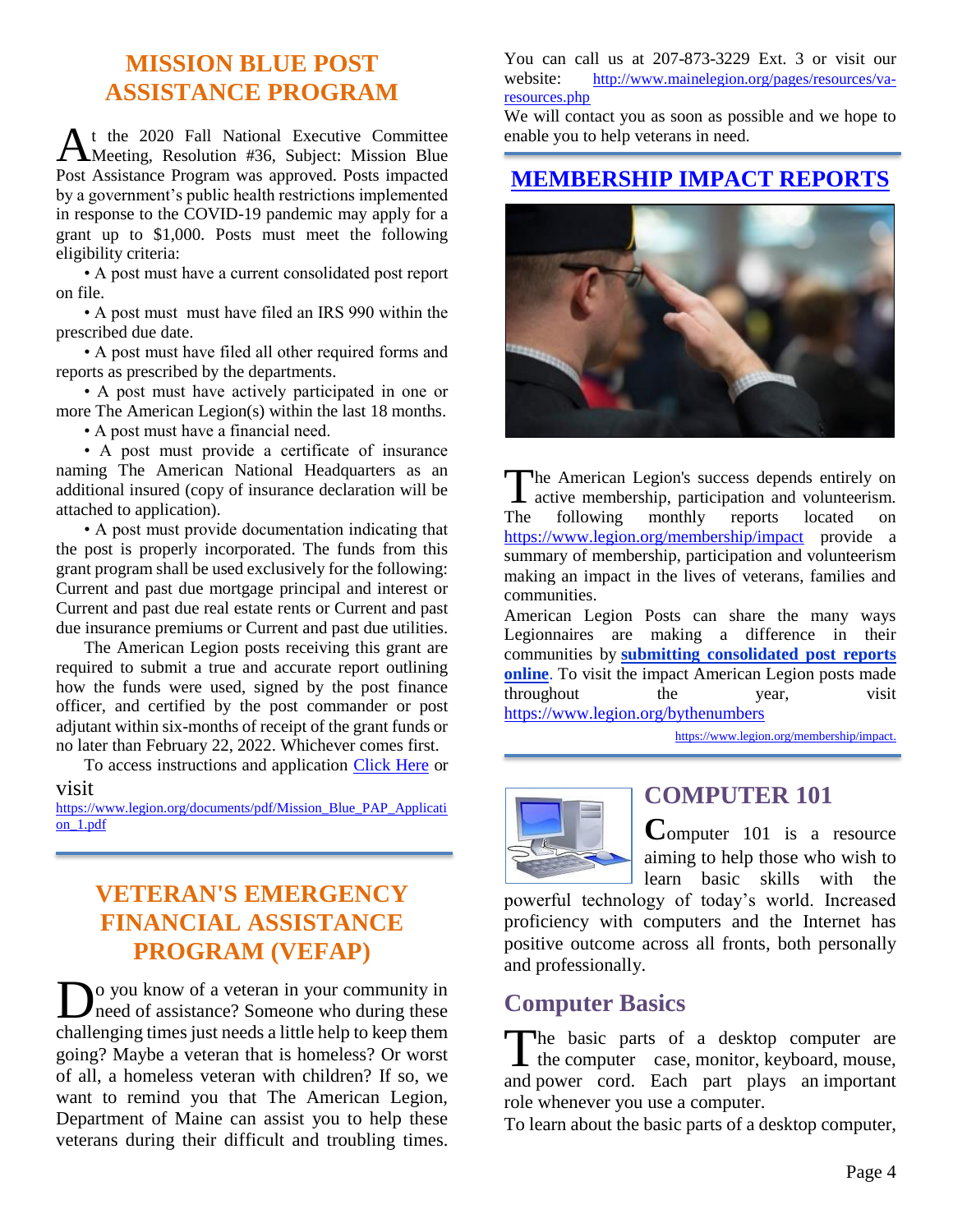#### watch the video:

[https://edu.gcfglobal.org/en/computerbasics/buttons](https://edu.gcfglobal.org/en/computerbasics/buttons-and-ports-on-a-computer/1/)[and-ports-on-a-computer/1/](https://edu.gcfglobal.org/en/computerbasics/buttons-and-ports-on-a-computer/1/)**.**

#### **Front of a Computer Case**

Take a look at the front and back of your computer case and count the number of buttons, ports,

and slots you see. Now look at your monitor and count any

you find there. You probably counted at least 10, and maybe a lot more.

Each computer is different, so the buttons, ports, and sockets will vary from computer to computer. However, there are certain ones you can expect to find on most desktop computers. Learning how these ports are used will help whenever you need to connect something to your computer, like a new printer, keyboard, or mouse.

#### **Back of a Computer Case**



The back of a computer case has connection ports that are made to fit specific devices. The placement will vary from computer to computer, and many

companies have their own special connectors for specific devices. Some of the ports may be color coded to help you determine which port is used with a particular device.

#### **Other Types of Ports**

There are many other types of ports, such as FireWire, Thunderbolt, and HDMI. If your computer has ports you don't recognize, you should consult your manual for more information.

Now you try it! Practice connecting the cables with the interactive game below.

Peripherals you can use with your computer. The most basic computer setup usually includes the computer case, monitor, keyboard, and mouse, but you can plug many different types of devices into the extra ports on your computer. These devices are called peripherals. Let's take a look at some of the most common ones.

*●Printers:* A printer is used to print documents, photos, and anything else that appears on your screen. There are



many types of printers, including inkjet, laser, and photo printers. There are even all-in-one printers, which can also scan and copy documents.

*●Scanners:* A scanner allows you to copy a physical image or document and save it to your computer as a digital (computer-readable) image. Many scanners are included as part of an all-in-one printer, although you can also buy a separate flatbed or handheld scanner.

*●Speakers/headphones:* Speakers and headphones



are output devices, which means they send information from the computer to the user—in this case, they allow you to hear sound and music. Depending on the model, they may connect to

the audio port or the USB port. Some monitors also have built-in speakers.

*●Microphones:* A microphone is a type of input device, or a device that receives information from a user. You can connect a microphone to record sound or talk with someone else over the Internet. Many laptop computers come with built-in microphones.

*●Web cameras:* A web camera—or webcam—is a type of input device that can record videos and take pictures. It can also transmit video over the Internet in real time, which allows for video chat or video conferencing with someone else. Many webcams also include a microphone for this reason.

*●Game Controllers and Joysticks:* A game controller is used to control computer games. There are many other types of controllers you can use, including joysticks, although you can also use your mouse and keyboard to control most games.



## **Shop "AmazonSmile" & Give While You Shop!**

upport the American Legion Department of Maine S upport the American Legion Department of Maine<br>Foundation when you shop on AmazonSmile. It's the same as shopping on Amazon with the extra bonus that Amazon will donate a portion of the price of eligible purchases.

#### **How to shop AmazonSmile:**

1. Go to [http://smile.amazon.com](http://smile.amazon.com/) and sign in with your Amazon.com credentials. If you already have an Amazon account, there is no need to create another one.

2. In the search box, type American Legion Department of Maine Foundation and start shopping. Amazon will donate 0.5% of the price of your eligible